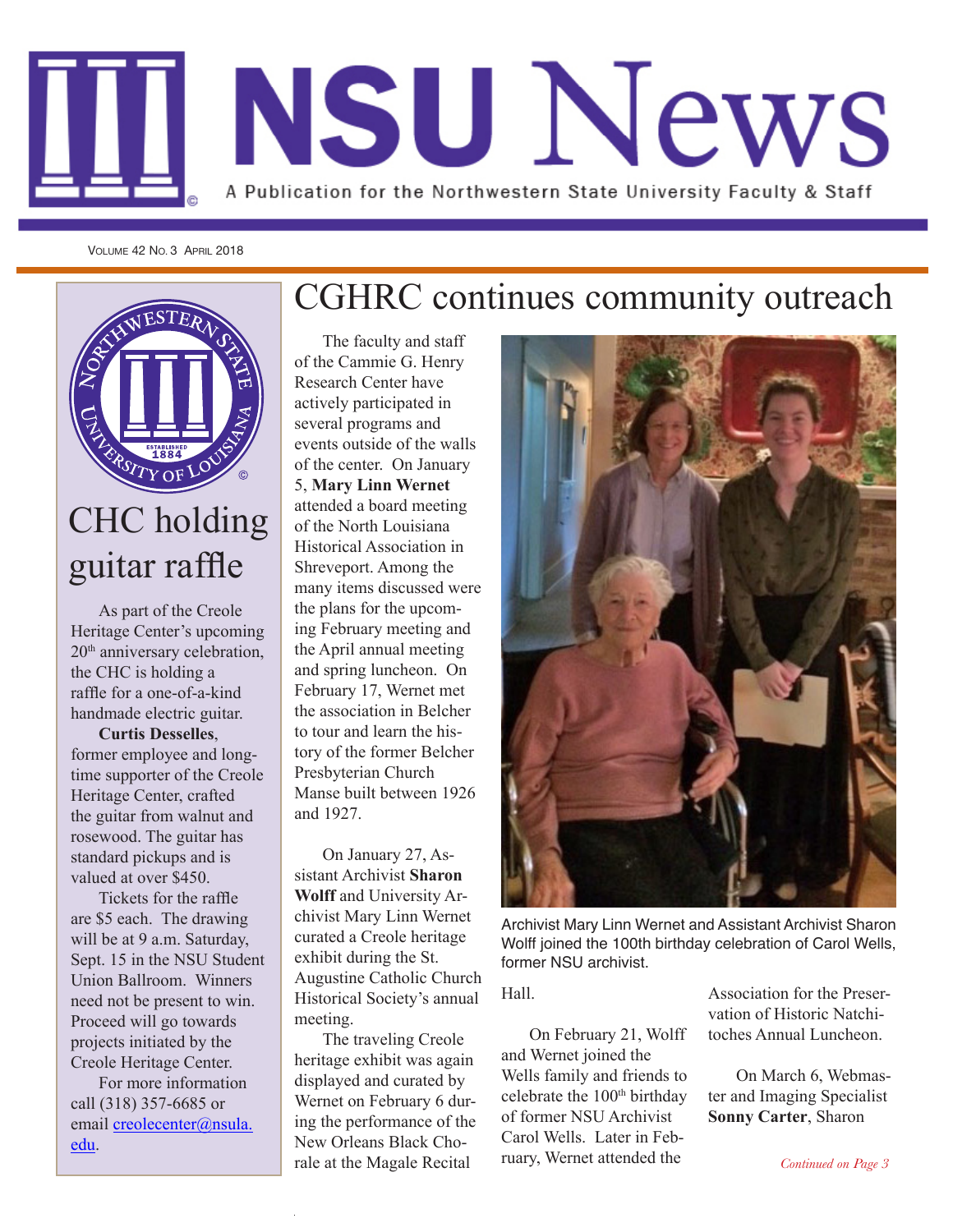

VOLUME 42 NO. 3 **APRIL 2018** 

**Northwestern** 

#### nominesiem<br>State University does otate on liveralty dec<br>not discriminate on color, gerider, religion,<br>sexual orientation, nasexuar onen liallon, ma<br>tional origin, disability, **Thursday,**  genetic information, **April 26** age, pregnancy or please in the monetary internal<br>Please in the programs status in its programs and activities and provides equal access to the Boy Scouts and other designated the basis of race, color, gender, religion, parenting status, and veteran or retirement

have been desnate been acc<br>ignated to handle *NSU News is a news-*inquiries regarding *letter published by the*  non-discrimination *NSU News Bureau.* policies (i.e., Title IX): Employees - Veronica *faculty and staff of*  M. Biscoe, EEO Of-*Northwestern State*  ficer (318-357-6359) *University. Personnel*  or Students - Frances *on all campuses are encouraged to submit*  Conine, Dean of *information regard-*Students (318-357 *ing their professional*  5286). The following Employees/Potential

youth groups.

*accomplishments as*  For Americans with Disabilities Act *milestones.*  (ADA) concerns, contact the Disability Support and Tutoring Director, Catherine Faucheaux, at 318- 357-4460.

\*Inquiries regarding employment applications should call Business Affairs (318-357-5446).

# Call for Papers: Louisiana Studies Conference will focus on 'Once Upon a Time in Louisiana'

The 10<sup>th</sup> Annual Louisiana Studies Conference will be held September 21-22 at Northwestern State University. The conference committee is now accepting presentation proposals for the upcoming conference. The 2018 conference theme, "Once Upon a Time in Louisiana," is dedicated to exploring Louisiana's long and continued relationship with narrative. Presentation proposals on any aspect of Louisiana narratives, as well as creative texts and performances by, about, and/or for Louisiana and Louisianans, are sought for this year's conference. The deadline for submission is June 1.

"Although we are especially interested in proposals that deal with the theme of Once Upon a Time in Louisiana, all papers, creative writing, and short performances in dance, music or theatric that address any aspect of Louisiana studies are welcome," said **Dr. Shane Rasmussen**, director of the Louisiana Folklife Center.

Proposals are being solicited for 15 minute presentations from scholars at all career stages as well as graduate students. Creative work (film, creative non-fiction, short fiction, and poetry) is welcome. Undergraduates are invited to submit, provided they are working with the guidance of a trained scholar, Rasmussen said.

Conference registration is free for all faculty, staff and students affiliated with Bossier Parish Community College, Northwestern State University, the Louisiana School for Math, Science and the Arts, the National Center for Preservation Technology and Training and State and National Park Service personnel situated in Natchitoches Parish.

Abstracts with a maximum of 300 words for scholarly proposals, creative writing, films and short performances should be sent as e-mail attachments to Rasmussen at rasmussens@nsula. edu. Presentations should run no longer than 15 minutes. Applicants should briefly detail the audio /visual tools such as laptop, projection screen, data projector, DVD player, etc.. or space required, if any. Performances will take place in Magale Recital Hall.

Applicants should include a separate cover page with name, affiliation, mailing and e-mail address and the presentation title. E-mails should be entitled: Louisiana Studies Conference

Submission. Acknowledgement of receipt will be sent within one week. If an applicant does not receive an acknowledgement, they should resubmit their entry. Accepted presenters will be notified via e-mail by June 15 or before.

This interdisciplinary conference will be accepting proposals from the following disciplines: American studies, anthropology, architecture, archival studies, communications, craft, creative writing, criminal justice, cultural studies, cultural tourism, dance, design, education, English and literary studies, environmental studies, ethnic studies, fashion design, film studies, fine arts, folklore, gender studies, geography, heritage resources, history, interior design, journalism, linguistics, media studies, museum studies, musicology, music performance, philosophy, photography, political science, preservation studies, psychology, queer studies, religious studies, Romance languages, social work, sociology, theatre, and vernacular architecture.

Read broadly, consider the following possibilities for presentation topics relating to the theme Once Upon a Time in Louisiana. The following list of suggestions is not meant to be comprehensive.

NOTE: Louisiana, its narratives, peoples, cultures, history, literature, places, etc. should be an intrinsic aspect of the proposed presentation. For example, "urban legends" in itself would not be an appropriate presentation topic proposal for the Louisiana Studies Conference, while "urban legends and Louisiana traiteurs" or "contemporary legends in Evangeline Parish" would both be highly appropriate.

A selection of scholarly and creative work presented at the conference will be solicited for publication in the Louisiana Folklife Journal, a peer reviewed academic journal produced by the Louisiana Folklife Center. Additional information is available on the website for the Louisiana Folklife Center: https://louisianafolklife.nsula. edu/.

Conference Co-chairs:

**Dr. Lisa Abney,** Faculty Facilitator for Academic Research and Community College Outreach and Professor of English, Northwestern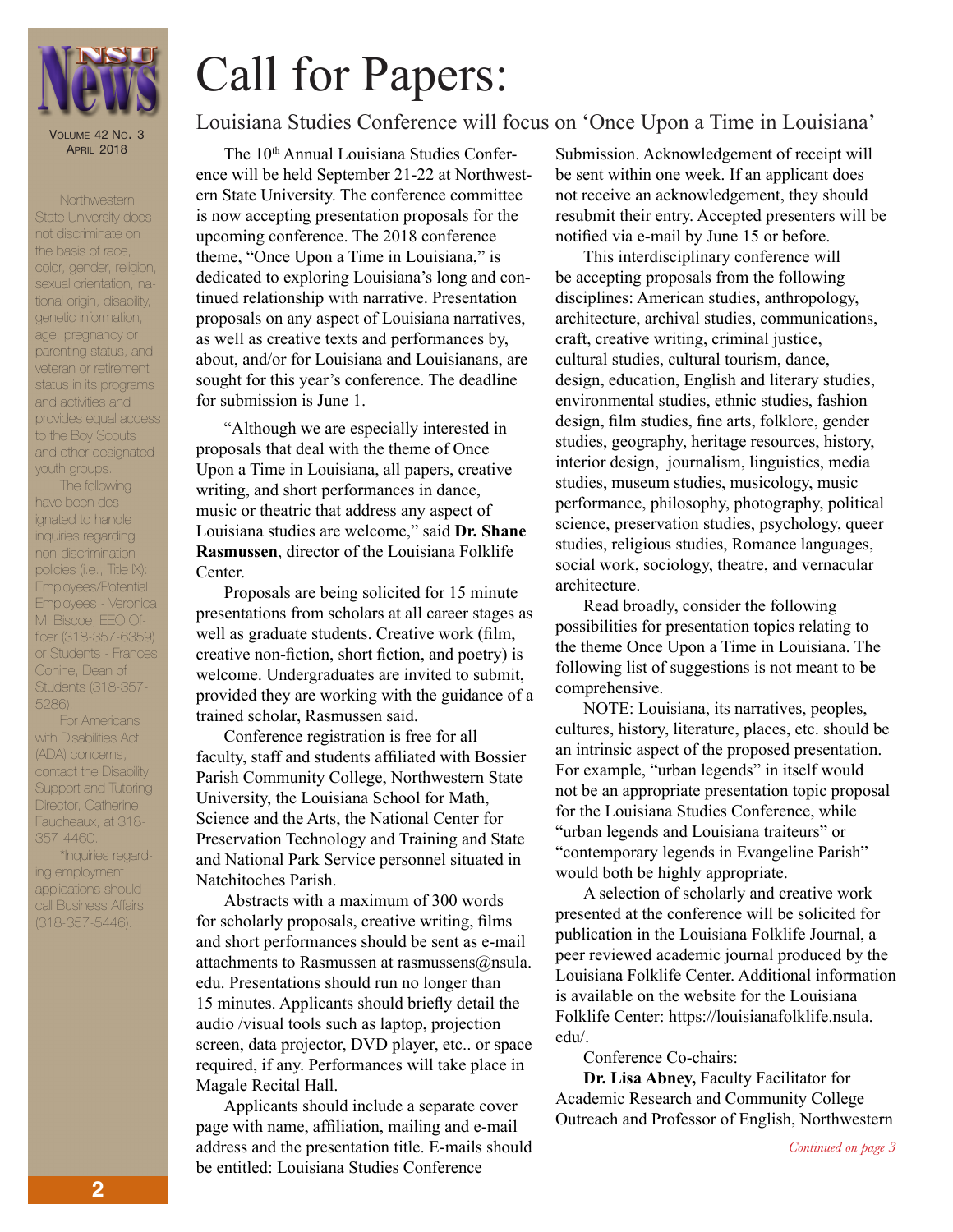

On January 27, Assistant Archivist Sharon Wolff and University Archivist Mary Linn Wernet curated a Creole heritage exhibit during the St. Augustine Catholic Church Historical Society's annual meeting.

### *Cammie G. Henry Research People... Continued from Page 1*

Wolff and Mary Linn Wernet along with other interested professionals that are part of the Louisiana consortium of libraries (LOUIS) were trained on the Louisiana Digital Libraries Islandora metadata program.

Later that week, March 8, Sharon Wolff traveled with NSU History Professor **Dr. Charles Pellegrin** and **Ronnette Pellegrin** to Alexandria's Cavanaugh Lecture Series and heard ULL Professor Dr. Liz Skilton speak on *A Storm by Any Other Name: A History* 

*of Hurricane Naming*. During the same evening, Wernet along with several supporters and readers of Denise Lewis Patrick met the author and heard presentation at the Magale Recital Hall.

A traveling exhibit on 19<sup>th</sup> Century mathematician Carl Fredrich Gauss was displayed at the March 16th NSU Demon Math Competition. Former NSU Professor of German, Dr. Waldo Dunnington, authored a detailed biography of Carl

Fredrich Gauss and Dr. Dunnington's papers along with his collected works on Dunnington are part of the CGHRC Collection.

The next week, March 21, Wernet curated an informative exhibit about the Research Center at the NSU LitCon Conference and was on a panel entitled *Walk on the Watson Side* later in the afternoon with several NSU Librarians including **Dr. Patricia Brown, Debbie Hunnington, Mike Matthews** and **Anna McDonald**.

#### *Louisiana Studies.. Continued from Page 2*

#### State University

Jason Church, Materials Conservator, National Center for Preservation Technology and Training

**Dr. Charles Pellegrin**, Professor of History and

Director of the Southern Studies Institute, Northwestern State University

Dr. Shane Rasmussen, Director of the Louisiana Folklife Center and Associate Professor of English,

Northwestern State University The Conference is cosponsored by the Louisiana Folklife Center and the Northwestern State University College of Arts, Sciences, Graduate Studies and Research.

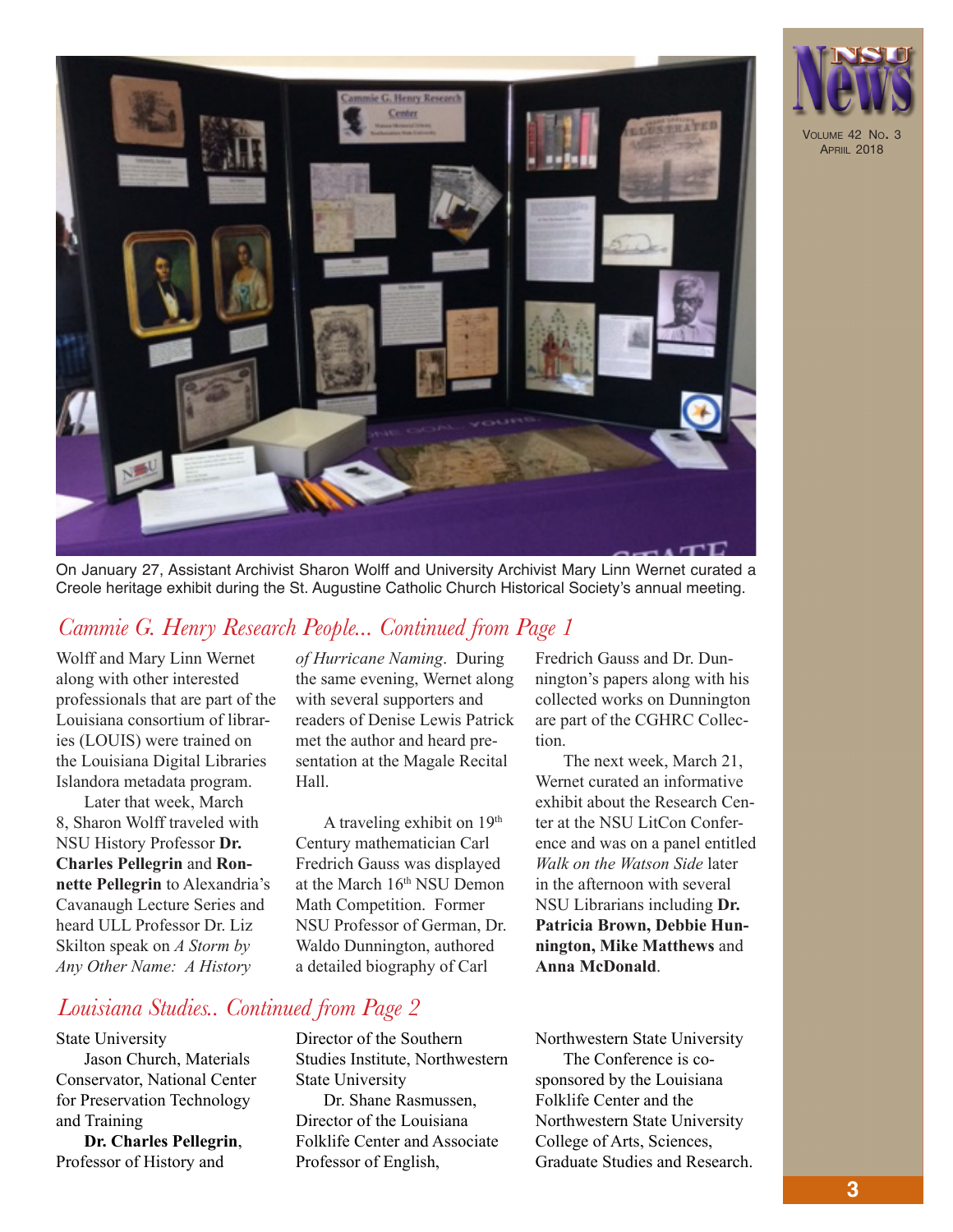

VOLUME 42 NO. 3 **APRIL 2018** 

#### *Resources and Assistance*

For assistance in seeking information about funding opportunities, preparing proposals or administering projects, contact the Office of Sponsored Programs by phone, 357-5222; e-mail at orsp@nsula.edu, or visit the OSP website at http://www.nsula. edu/orsp.

OSP Staff

Carla Howell **Director** 

Alysia Jones Associate **Director** 

## Office of Sponsored Programs

#### **Congratulations**

**Dr. Lindsay Porter**, Department of Biology, Microbiology and Veterinary Technology, School of Biological and Physical Sciences, received notification of a \$10,000 award from the Louisiana Mosquito Control Association for "Resolving the Repertoire and Mosquitocidal Efficacy of Widow Spider Insectotoxins."

#### **Current Activities**

**Ms. Dana Cawthon**, Regional Director of the Small Business Development Center, submitted a proposal to the LA Small Business Development Center entitled, "SBNA Grant Proposal."

**Dr. Marcia Hardy**, School of Business, College of Science and Technology, submitted a proposal to the University of Louisiana for a National Science Foundation collaboration entitled, "SCC: University Research Network for Data Collection and Analysis to Support Statewide Disaster Response and Recovery."

**Dr. Nabin Sapkota** is collaborator.

**Dr. Donald Johnston**, College of Nursing and School of Allied Health, submitted a proposal to the LSU Health Shreveport entitled, "IPV vs. CPT/Vest for the Improvement of FEV1 in Post CF Exacerbation."

**Ms. Nancy Alexander**, Department of Child and Family Network, College of Education and Human Development, submitted the following proposals to the Louisiana Department of Education:

"Comprehensive Child Care Resource and Referral for Region 7,"

"Comprehensive Child Care Resource and Referral for Region 8,""Statewide Child Care Career Development System," and "Statewide Early Learning and Child Care Scholarship Program."

**Ms. Jenny Cowan** is collaborator on the statewide projects.

*For more information regarding funding opportunities, visit OSP's website at orsp@nsula.edu.*



#### NSU faculty and staff representing various departments participated in an Adjunct Job Fair at The Learning Center for Rapides Parish on England Airpark Feb. 27. Northwestern State, along with other institutions, were seeking to recruit qualified adjunct faculty to teach courses in math, English, history, communication, psychology, social work, criminal justice, CIS, nursing, and more. The event was well attended with over 35 potential candidates expressing an interest in teaching at NSU.

## Adjunct Job Fair